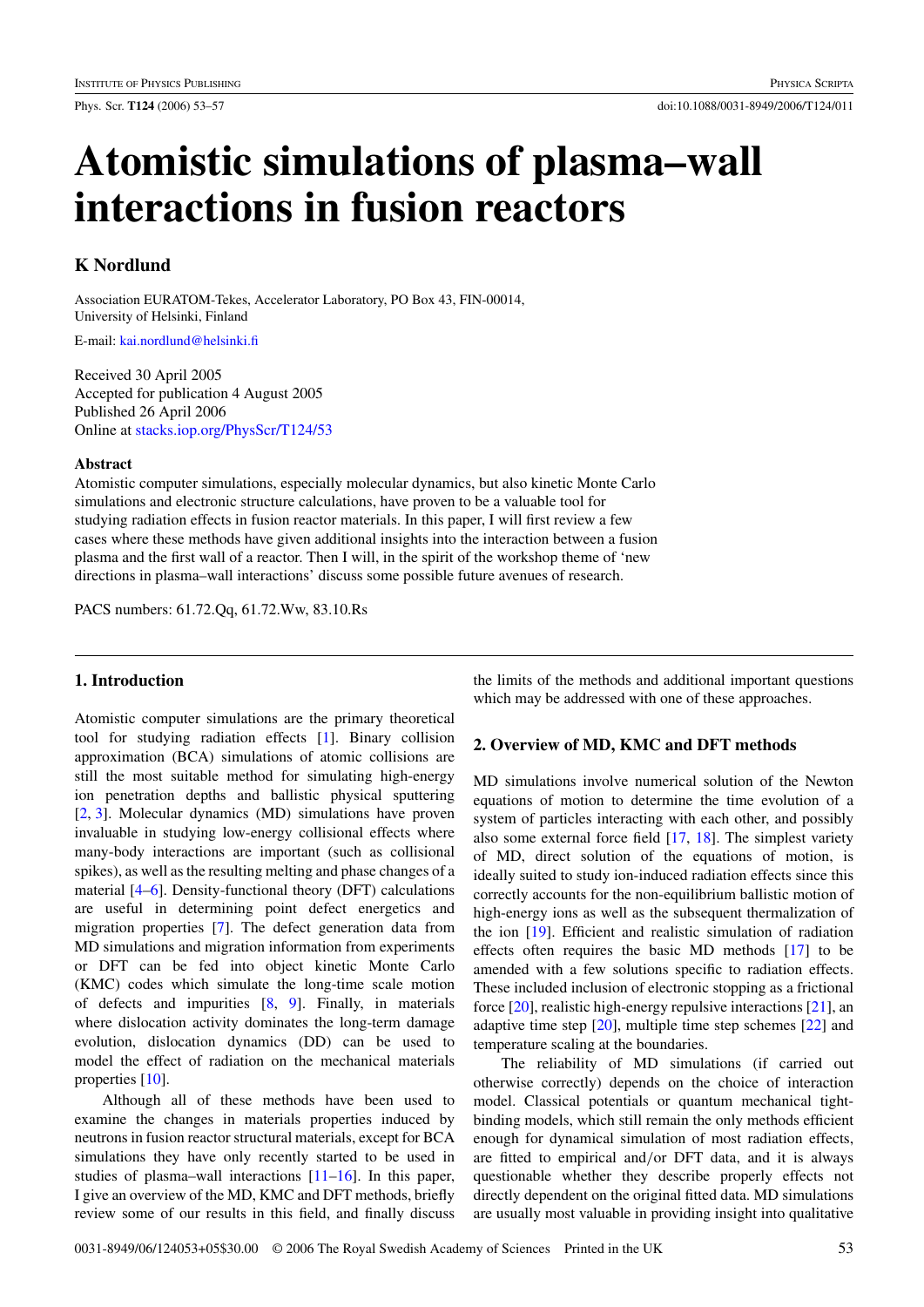mechanisms which cannot be studied directly by experiments, but have sometimes proven to also be able to reproduce, e.g., sputtering yields [\[23\]](#page-4-0), ion beam mixing [\[24\]](#page-4-0), and ion implant depth profiles [\[25\]](#page-4-0) correctly within the experimental uncertainty.

Even if the interaction model is realistic enough, direct comparison of MD data with experiments is often complicated by the limited timescale (typically of the order of nanoseconds) of MD simulations. Hence, most diffusion processes and long-term relaxation of molecular structures are not included in the MD, which at worst may completely hinder comparison of MD results with experiments. KMC simulations can sometimes solve this problem  $[26, 27]$  $[26, 27]$  $[26, 27]$ . They take as input the rates of relevant processes in a system, which typically are the defect migration rates and incoming ion flux, and simulate the time evolution of the objects. The algorithm selects the processes proportional to their rate, so no effort is wasted in time steps with no events occurring. Since only the objects of interest are simulated (e.g., the mobile defects but not the lattice atoms) this allows for simulation of large time and length scales.

DFT methods [\[28\]](#page-4-0) are, despite some known shortcomings [\[29,](#page-4-0) [30\]](#page-4-0), the primary tool for simulation of the electronic structure of bulk materials. They have been widely used to study defects in irradiated materials, and can nowadays sometimes also be used to do MD over a few picoseconds. Conventional DFT is a ground-state method, but timedependent DFT (TDDFT) can also be used to simulate electronic excitations. Unfortunately, DFT methods are generally limited to simulations of a few hundred atoms, and time-dependent methods are still orders of magnitude slower than conventional DFT. Thus dynamic DFT-level simulation of plasma–wall effects would require major methodological breakthroughs.

#### **3. Carbon erosion in fusion reactors**

We initiated our work on plasma–wall interactions by studies of low-energy  $(1-30 \text{ eV})$  H, D and T ions or neutrals impinging on amorphous hydrogenated carbon. These ions are well known to produce sputtering of carbon from this class of materials, but until recently the mechanism was unclear [\[31,](#page-4-0) [32\]](#page-4-0). At high temperatures it is known that the H can enter the a-C : H and change the bonding structure, resulting in the formation of a weakly bound molecule which can migrate to the surface and desorb [\[33\]](#page-4-0). But this requires thermal activation and cannot explain the fact that desorption is observed between liquid nitrogen and room temperature with no temperature dependence [\[34\]](#page-4-0).

Using MD simulations, we have described a new kind of chemical sputtering mechanism which can lead to instantaneous sputtering of C species from surfaces, but still is clearly distinct from physical sputtering [\[35–37\]](#page-4-0). The physical nature of the mechanism is easiest to understand by considering the model system of one H atom colliding with a C-C dimer. The most symmetric case possible is the one where the H comes in perpendicular to the chemical bond towards the middle of it, see figure 1. If the initial kinetic energy of the H atom is low, the H atom is reflected back, see figure  $1(a)$ . The impact also results in moving the dimer as a whole Swift chemical sputtering bond breaking mechanism:



**Figure 1.** Schematic representation of the swift chemical bond breaking in a carbon dimer. From [\[35\]](#page-4-0).

unit and in the excitation of the dimer vibrational degrees of freedom. If the atom is energetic enough, it will cause bond breaking in the dimer, case (b). The bond rupture is due to the repulsion between the carbon and hydrogen atoms, provided that they are close enough to each other. The kinetic energy of the H atom is spent for bringing the H atom close enough to the C atoms. The momentum the carbon atoms receive in the *y*-direction,  $p_y$ , is proportional to the effective force  $\bar{f}_y$  acting on the carbon atoms and the effective time  $\bar{\tau}$  when the H atom is between the C atoms.

If the kinetic energy of the H ion,  $E_{kin}$ [H], is low, then the H atom returns back without entering the region between the C atoms. Then  $\bar{f}_y$  and the *y* momentum are small and the bond is not broken. When the initial kinetic energy of the impinging particle is high enough for the H atom to stay for a long time in the region between the atoms (solid curve), the bond breaks. If we further increase the initial kinetic energy of the impinging particle, the bond breaking ceases, figure 1(c). The reason is that, although  $\bar{f}_y$  is large, the particle spends too little time in the region between the carbon atoms to cause any bond breaking ( $\bar{\tau}$  is small). Thus there is an optimal energy for the bond breaking. The characteristic times of this process are very short, on the order of 10 fs.

To rule out dependence on the choice of potential, we have shown that the effect occurs as described above using three varieties of the Brenner potential, as well as in a tightbinding quantum mechanical framework which is completely independent of the classical simulations [\[35\]](#page-4-0).

I emphasize that the swift chemical sputtering mechanism just described does not correspond exactly to any previously suggested sputtering mechanism. This is not the same as the definition of chemical sputtering given by Winters and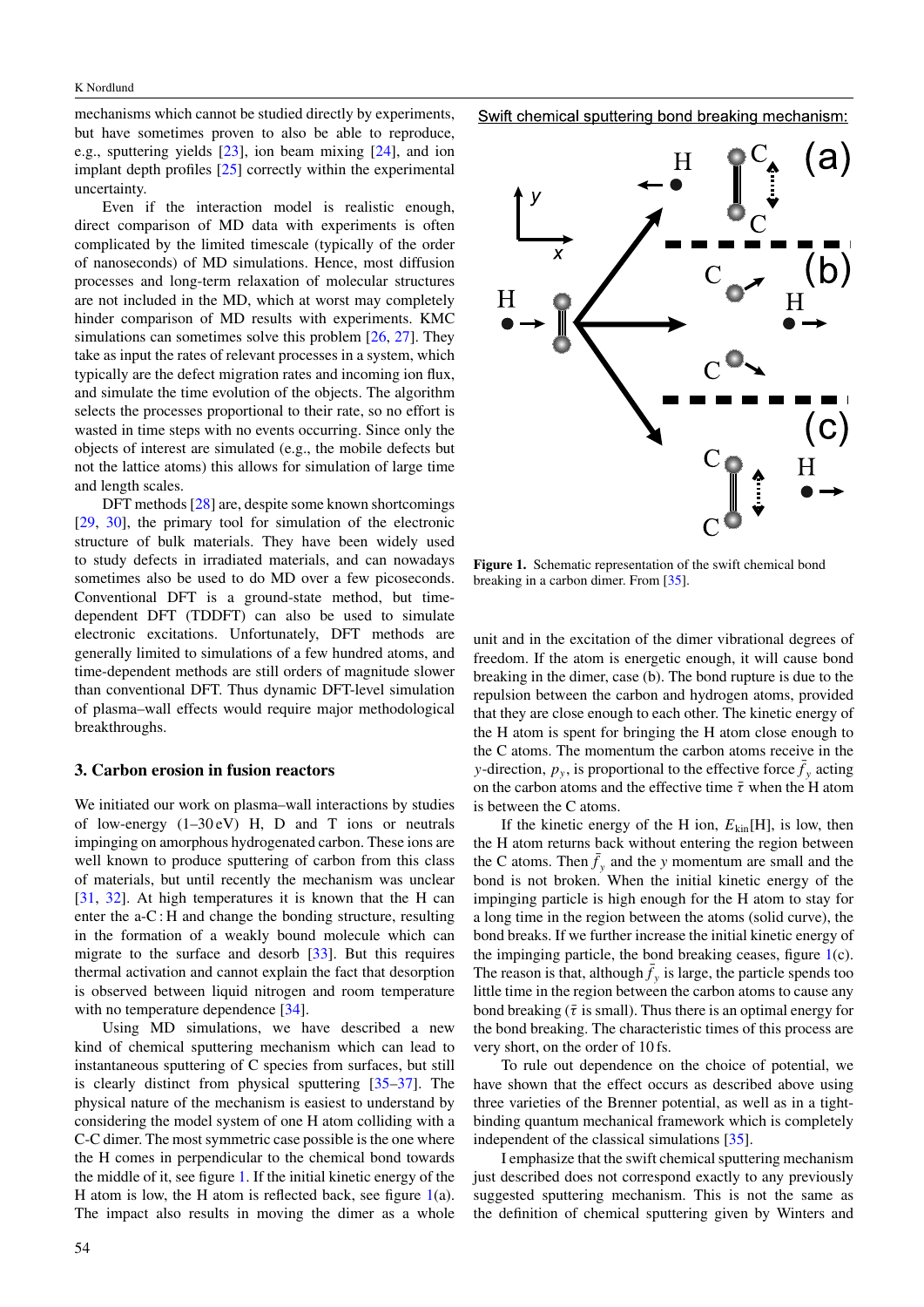<span id="page-2-0"></span>

**Figure 2.** Sputtering yield of a-C: H compared to experiments. The large variation between the experiments is due to the fact that the sputtering is highly sensitive to the detailed surface structure. The data is from [\[41\]](#page-4-0).

Coburn, since that states that a particle weakens a bond which then can desorb [\[38\]](#page-4-0). In our case, the bond breaks immediately. The mechanism is not physical sputtering either, since a simple numerical solution of the binary collision integral for the case just described, gives an energy transfer to C which is way too small to lead to breaking of the covalent bond. Finally, we have also observed that a He atom can produce sputtering with the same mechanism (although the yield is much lower than that for H). This proves that the mechanism does not require a covalent particle-C interaction, and thus that it cannot simply be considered a hyperthermal etching mechanism.

In addition to the study of the dimer model system, we have carried out extensive simulations of H, D and T bombardment of actual a-C : H material. The main results obtained can be summarized as follows. We have shown that the swift chemical sputtering mechanism leads to sputtering of small hydrocarbon molecules down to energies of about 2 eV, and that the sputtering yields obtained agree well with experiments [\[36\]](#page-4-0), see figure 2. We have also observed that the sputtering yields are highly sensitive to the detailed surface structure [\[39\]](#page-4-0), and that for high fluxes a H supersaturation can form on the surface, which can reduce the C sputtering by an order of magnitude [\[11\]](#page-4-0). These observations explain experimental results on the same systems. We have also examined the temperature dependence of the sputtering yield, offering a possible explanation to why the yield is observed to have a maximum at about  $700-900 \text{ K}$  [\[36\]](#page-4-0) (although the Kuppers mechanism is certainly also active at these high temperatures). Most recently, we have found that even if 10% of the bombarding particles are He, Ne or Ar, with the *same* energy as the incoming H, the erosion yield does not change appreciably (more than ∼10%) compared to the case of H bombardment only [\[40\]](#page-4-0).

#### **4. Modification of WC**

The swift chemical sputtering mechanism cannot happen in appreciable amounts in metals, since it requires the presence of loosely bound atoms or molecules at the surface, that are only bound to the substrate by one or at most a few chemical bonds. Metallic systems energetically favour atomic configurations where each atom has numerous nearest neighbours, making swift chemical sputtering unlikely. But a natural question arises as to whether mixed systems with both metals and carbon can sputter chemically.

Using a recently developed potential model for the W-C-H system [\[42\]](#page-4-0), we have examined the modification and erosion of WC by incoming D ions. Simulations of sputtering of pristine crystalline WC show only physical sputtering, with yields which agree well with experiments within the statistical uncertainties. Simulations of high-dose irradiation, where the change in the sample structure induced by each ion is taken into account, indicate that the WC amorphizes during low-temperature ion irradiation. This leads to formation of loosely bound carbon chains at the surface which can erode by chemical sputtering. On the other hand, during prolonged irradiation preferential sputtering (physical and chemical) will lead to a strong W enrichment at the surface [\[43\]](#page-4-0), and then naturally the chemically enhanced sputtering of C will be much reduced or even completely cease. Thus the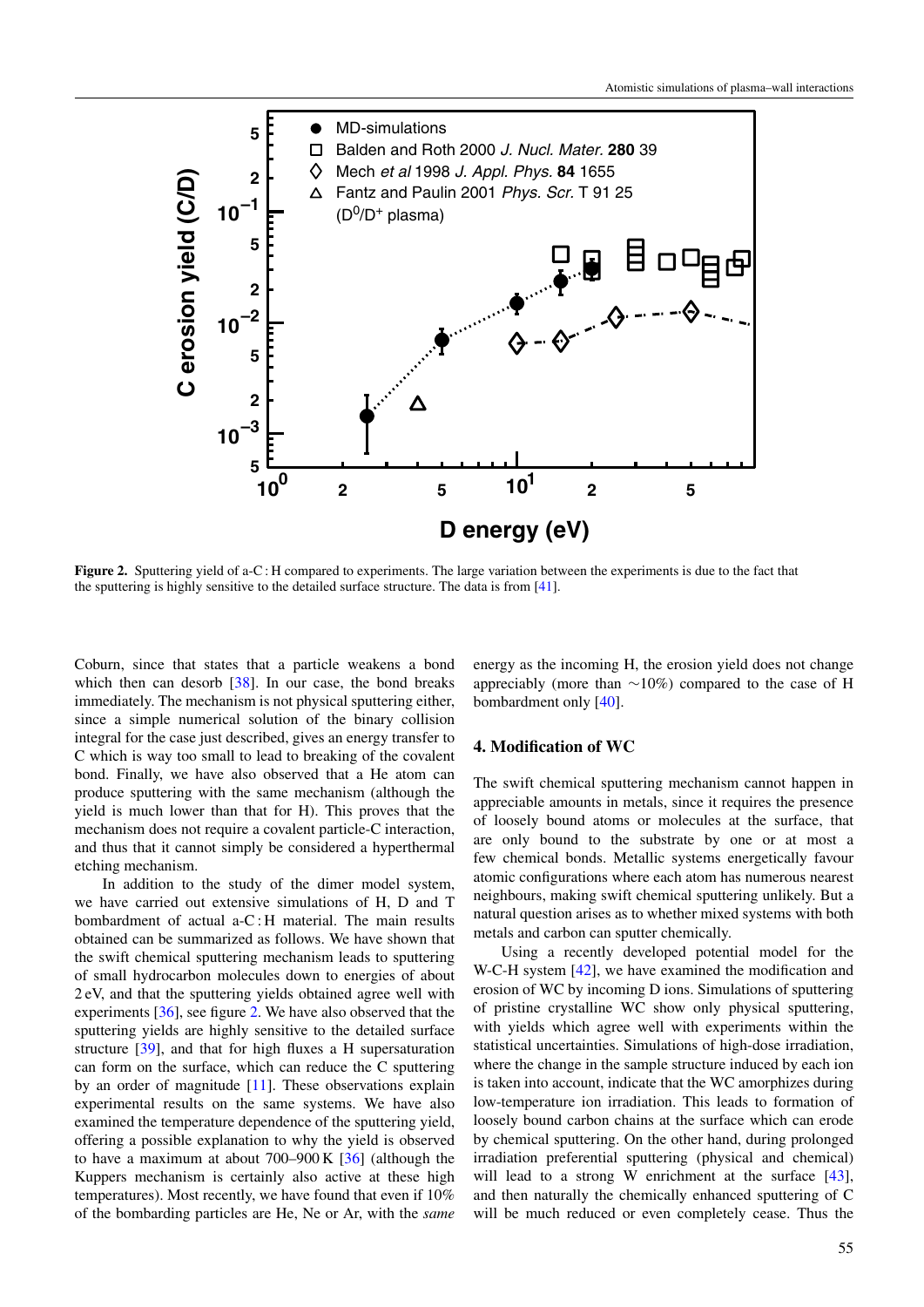possible chemical sputtering of WC is likely to be a transient effect important only in the beginning of the H irradiation or if the mixed material remains carbon-rich due to, e.g., co-deposition.

#### **5. Hydrogen and helium migration in W**

We have also recently examined the bubble formation and migration of H and He in W using a combination of DFT, classical MD and KMC [\[16,](#page-4-0) [44,](#page-4-0) [45\]](#page-4-0). We used the MD and DFT methods to examine the energetics of two H and He atoms near each other. These simulations showed that while it is energetically favourable for two He atoms to form a pair in W, with a binding energy of ∼1 eV, two H atoms cannot form a bonded pair in W [\[16\]](#page-4-0). Moreover, once a He pair is formed, it can act as a seed for further bubble growth. This information, as well as experimental values for H and He migration in W, was then fed into a KMC model. The KMC model simulated H or He implanted in W for experimental initial penetration depths and ion fluxes. The results showed that He forms bubbles close to the surface, in agreement with experiments [\[46,](#page-4-0) [47\]](#page-4-0). Since hydrogen does not bind to other H atoms, the H bubble formation can only be initiated at lattice defects which allow for bubble growth. Hence the H is likely to migrate deep in the sample before bubble formation begins, in agreement with experiments [\[48–50\]](#page-4-0). Although some trap concentrations and binding energies have been identified in W, it is not clear which of these can act as seeds for bubble growth. Further study is clearly needed to resolve this issue.

#### **6. Discussion and outlook**

The results summarized above, as well as work on plasma– wall interactions carried out by other groups (see, e.g., [\[12–15\]](#page-4-0)), has clearly shown that, also, atomistic simulation methods other than BCA can be valuable tools in the study of plasma–wall interactions. Nevertheless, it is important to select the problems to be studied with care and understand the limitations of the methods. MD simulations are not always reliable enough to give quantitatively reliable results even in the best-known systems [\[23\]](#page-4-0), and in any case suffer from the timescale limitation. KMC simulations can handle long timescales, but rely on the appropriateness of the parameters fed into them, and can (at least in the conventional implementations) only handle slow processes which are not correlated with each other. For instance, it is not clear that a KMC method could describe long-term structural transformation, that may occur in loosely bound hydrocarbons at surfaces driven by van der Waals forces.

The basic mechanisms leading to hydrocarbon erosion from fusion reactor wall materials appear now to be fairly well understood, but the important question of whether the quantitative erosion yield can be reliably predicted theoretically remains unclear. The experimental yield values can differ by an order of magnitude (see, e.g., data in figure [2\)](#page-2-0). The MD simulations show that this can be understood based on the detailed surface structure: surfaces with loosely bound hydrocarbon chains lead to high-carbon erosion rates. The

crucial question then is understanding when such chains form. This is a challenging question for MD simulations, since even if such chains form in the simulations, it is possible they would relax to more compact configurations during time scales beyond those treated by MD. Simulations including longrange van der Waals interactions [\[51\]](#page-4-0) and possibly accelerated MD methods [\[52\]](#page-4-0) might be able to shed light on this question.

Another open issue for the carbon erosion is the role of electronic excitations. Most of the incoming energetic particles are ions, which are neutralized on impact. This will lead to excited electronic states at the surface, which might affect the sputtering. This question is very demanding to study, but TDDFT methods might be suitable for examining the issue at least in simple model systems.

The ITER first wall will contain Be, C and W and mixtures of all of these elements. Hence it is important to understand not only pure element, but also mixed material formation and erosion. This is difficult both for MD and KMC methods, for the former because there are no interatomic potentials readily available for these materials, for the latter because the number of distinct migrating and recombination barriers increases superlinearly with the number of elements. Development of potentials for metal-carbon systems is complicated because most metal potentials are based on the effective medium theory [\[53,](#page-4-0) [54\]](#page-4-0) while reactive carbon potentials are based on the Tersoff and Brenner approaches [\[55,](#page-4-0) [56\]](#page-4-0). However, these are similar in that both can be motivated from a second-order moment tight-binding approximation<sup>1</sup>, and it is in fact possible to use the Tersoff functional form to develop metal potentials of comparable quality to the effective-medium theory ones [\[58\]](#page-4-0). Hence at least this approach can well be used to attempt to develop potentials for mixed materials in fusion reactors.

The retention of T in W is an important issue for pure W divertors. T could be retained in W in bubbles, or some fraction of it could migrate very deep into the divertor. Thus it is important to understand the trapping and detrapping reactions of T in W. Presently some experimental information on trapping energies is available [\[59,](#page-4-0) [60\]](#page-4-0), but it is not clear what the microscopic structure of the traps is. This is something which could well be studied by DFT methods, possible aided by classical MD simulations of H dynamics in the vicinity of traps to give insight of trapping pathways and capture radii.

In summary, in this paper, I have reviewed some recent atomistic simulation studies of plasma–wall interactions in fusion reactors, and discussed some significant additional open questions in the field which atomistic simulations might give insight into.

#### **Acknowledgments**

I thank Dr E Salonen for useful comments on the manuscript. The M Ehrnrooth foundation is acknowledged for financial support of the conference trip.

<sup>&</sup>lt;sup>1</sup> Brenner  $[57]$  shows that Tersoff and EAM formalisms are really the same in absence of angular terms.